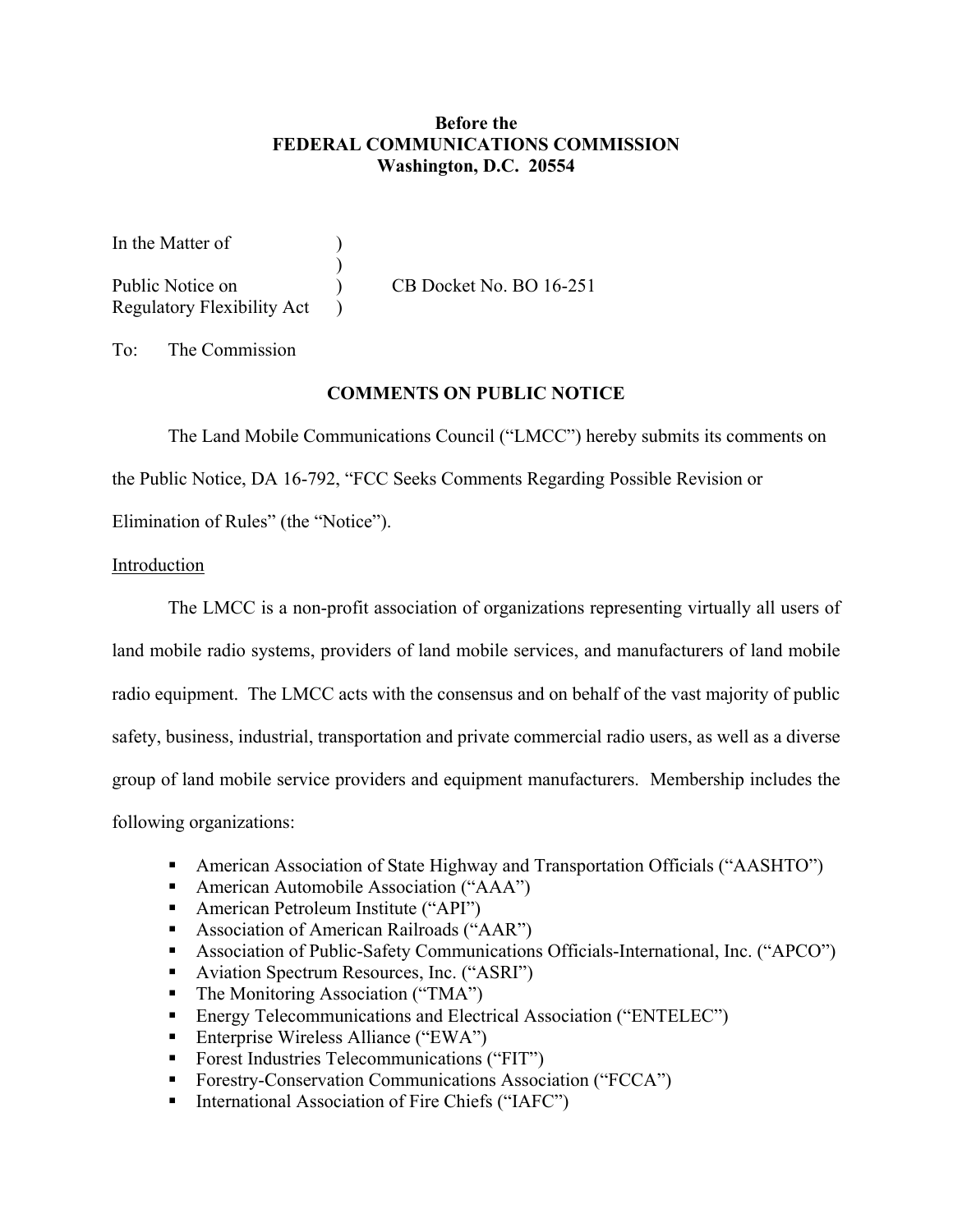- International Municipal Signal Association ("IMSA")
- **MRFAC, Inc. ("MRFAC")**
- National Association of State Foresters ("NASF")
- **Telecommunications Industry Association ("TIA")**
- Utilities Technology Council ("UTC")
- Wireless Infrastructure Association ("WIA")

These organizations, individually and collectively, work with their members and with the

Commission in an effort to maximize the use of the limited spectrum resources available to

private land mobile radio ("PLMR") users.

## **Background**

By virtue of the Notice, the Commission seeks comment on a wide variety of rules

adopted during the years  $2000 - 2004$ . The Public Notice stems from the Regulatory Flexibility

Act, which prescribes as follows in Section 610(a) --

 "Within one hundred and eighty days after the effective date of this chapter, each agency shall publish in the Federal Register a plan for the periodic review of the rules issued by the agency which have or will have a significant economic impact upon a substantial number of small entities. Such plan may be amended by the agency at any time by publishing the revision in the Federal Register. The purpose of the review shall be to determine whether such rules should be continued without change, or should be amended or rescinded, consistent with the stated objectives of applicable statutes, to minimize any significant economic impact of the rules upon a substantial number of such small entities. The plan shall provide for the review of all such agency rules existing on the effective date of this chapter within ten years of that date and for the review of such rules adopted after the effective date of this chapter within ten years of the publication of such rules as the final rule. . . . " (emphasis added).

Among the Rules listed for review are 90.35(b)(2)(ii) and (iii). As explained below, these Rules should be retained without modification.<sup>1</sup>

<sup>&</sup>lt;sup>1</sup> LMCC understands that certain of its members may comment on other Part 90 rules identified for review in the Notice.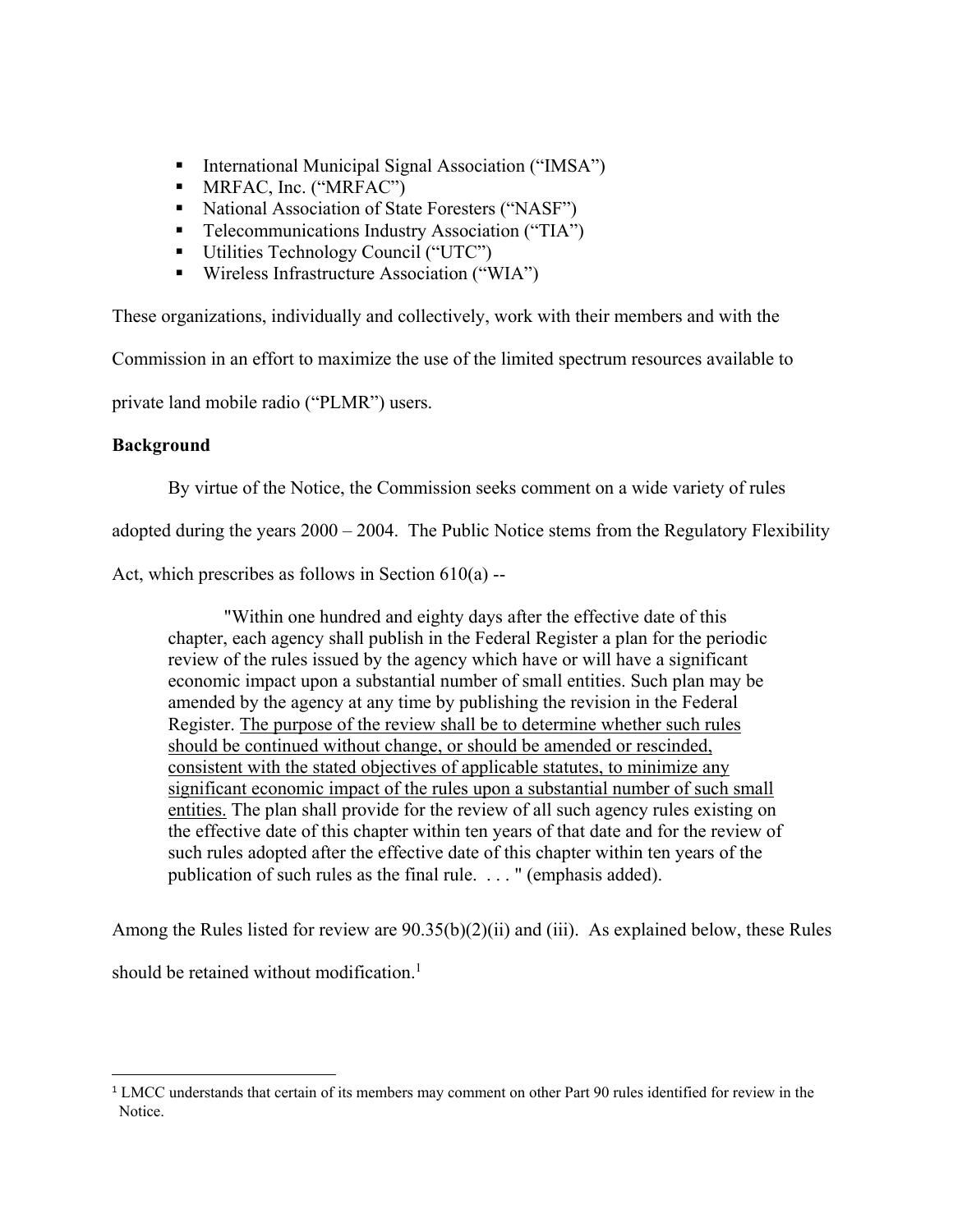### **Discussion**

Commission Rules 90.35(b)(ii) and (iii) are salutary measures adopted to facilitate coordination and, hence, compatibility between and among the numerous Industrial/Business radio service users that share private land mobile spectrum. The Rules were adopted in their present form in 2000, and read as follows:

§ 90.35 Industrial/Business Pool

 $(b)$  \* \* \*  $(2)$  \* \* \*  $(i) * * * *$ 

(ii) A letter symbol in the Coordinator column of the frequency table in paragraph (b)(3) of this section designates the mandatory certified frequency coordinator for the associated frequency in the table. However, any coordinator certified in the Industrial/Business Pool may coordinate applications on such frequencies provided the prior written consent of the designated coordinator is obtained. Frequencies for which two coordinators are listed may be coordinated by either of the listed coordinators.

\* \* \* \* \*

(iii) Applications for new or modified facilities on frequencies shared prior to radio service consolidation by the former Manufacturers Radio Service, the Forest Products Radio Service, the Power Radio Service, the Petroleum Radio Service, the Motor Carrier Radio Service, the Railroad Radio Service and the Automobile Emergency Radio Service may be coordinated by any certified Industrial/Business Pool coordinator. However, in the event that the interference contour of a proposed station would overlap the service contour of an existing station licensed on one of these previously shared frequencies, the written concurrence of the coordinator associated with the industry for which the existing station license was issued, or the written concurrence of the licensee of the existing station, shall be obtained. For the purposes of this Section 90.35, the service contour for UHF stations is the 39 dBu contour; and the interference contour for UHF stations is the 21 dBu contour; the service contour for VHF stations is the 37 dBu contour; and the interference contour for VHF stations is the 19 dBu contour.

The Rules were revised incident to the refarming proceeding, and have remained in their

present form for the past 17 years. *See* Fifth Memorandum Opinion and Order*, In the Matter of* 

*Replacement of Part 90 by Part 88 to Revise the Private Land Mobile Radio Services and Modify* 

*the Policies Governing Them and Examination of Exclusivity and Frequency Assignment*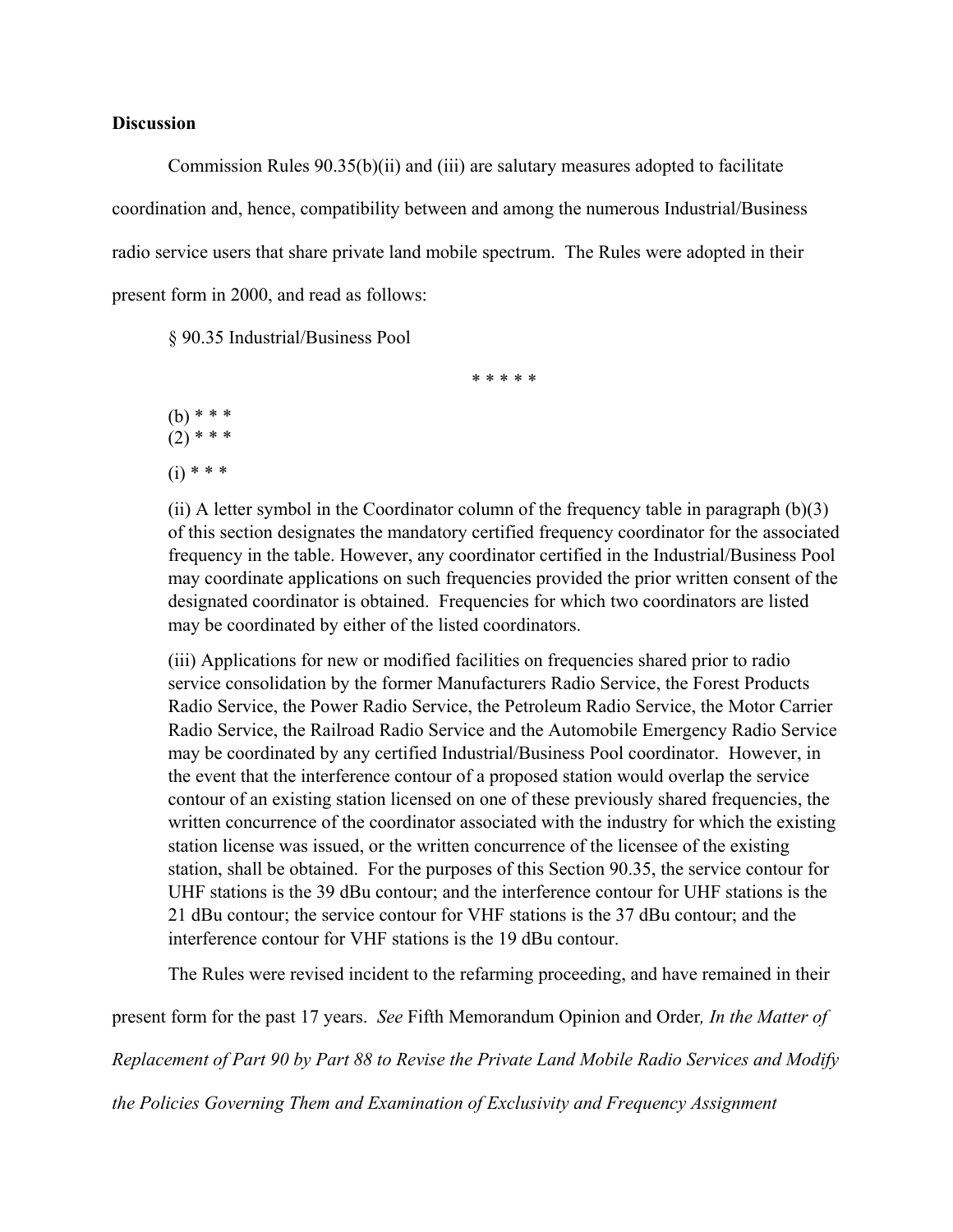*Policies of the Private Land Mobile Services,* 16 FCC Rcd 416 (2000) (hereinafter cited as "5th MO&O").

Rule  $90.35(b)(2)(ii)$  advises applicants regarding which coordinator(s) is/are responsible for coordinating specific frequencies. This is important for the proper functioning of the Commission's private land mobile coordination and licensing regime post-refarming.

Rule 90.35(b)(2)(iii) provides specified protection for Power, Petroleum, Railroad, and Auto Emergency eligible users operating on channels that had been shared with Manufacturers and Forest Products prior to refarming, but were to be (and have been) shared by all Industrial/Business ("I/B") users post-refarming. In lieu of protecting incumbent petroleum, power, railroad, and automobile emergency systems by specifying that coordination on the shared channels could only be done by their respective association (American Petroleum Institute, Utilities Technology Council, Association of American Railroads, and American Automobile Association), the Commission adopted the contour overlap provision as a coordination trigger: Concurrence of the coordinator associated with the industry for which the existing station license was issued, or the written concurrence of the licensee of the existing station, is required.<sup>2</sup>

The Rules have served a salutary purpose in the 17 years since their adoption: A concurrence process has been established to provide a measure of protection for existing power, petroleum, railroad, and automobile emergency systems while expanding eligibility on these channels to include all I/B users (and enabling coordination by a wide range of coordinators); at the same time, access for users in other business and industrial sectors, including in particular

<sup>&</sup>lt;sup>2</sup> The procedural history is complicated including petitions for stay and reconsideration (filed by MRFAC and FIT), as well as Supplemental Comments proposing a consensus solution (filed by LMCC). The Supplemental Comments form the basis for the current Rules. For the details, see the 5<sup>th</sup> MO&O.